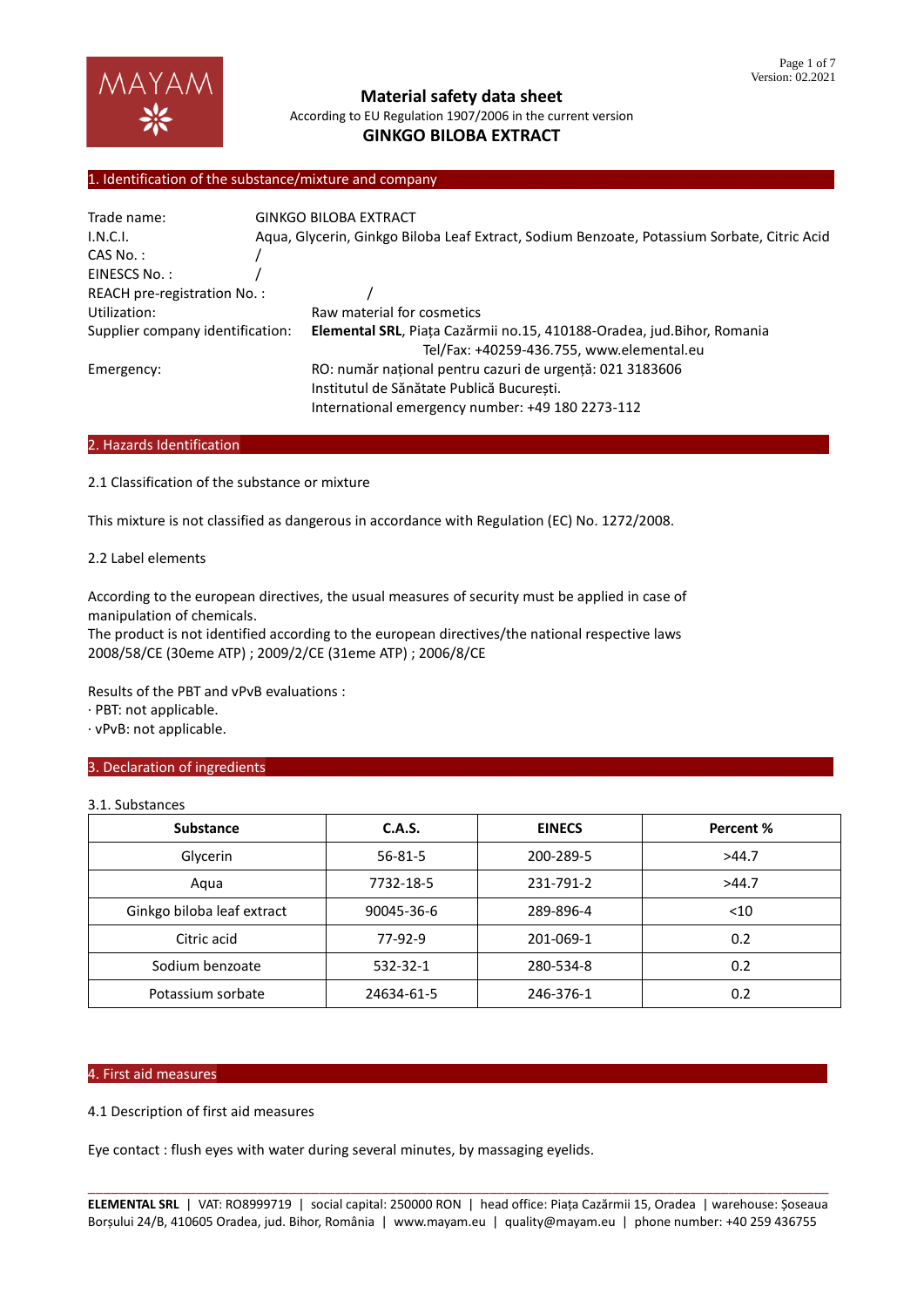

Skin contact : normally, the product does not irritate the skin. In case of irritation, rinse with soap and water In case of excessive inhalation : move person to fresh air Ingestion : rinse the mouth with water You can get medical attention.

4.2 Main symptoms and effects, both acute and delayed No data available

4.3 Indication to consult a physician immediately or any special treatments No data available

# 5. Fire fighting measures

5.1 Means of extinction

Suitable extinguishing media: foam, CO2, powder

5.2 Special hazards arising from the substance or mixture

For high temperature, combustion and production of acrolein

5.3 Recommendations for fire-fighters

Wear self-contained breathing apparatus. Be careful during the fight of chemicals

#### 6. Accidental release measures

6.1 Personal precautions, protective devices and emergency procedures

Individual precautions, equipment of protection and emergency procedures : not necessary

6.2 Environmental precautions

Precautions for the environmental protection : dilute the product with water Avoid spillage into sewerage or natural environment

6.3 Methods and materials for containment and remediation

Methods and equipment for cleaning : collect liquids by absorbing product (sand, kieselguhr, sawdust, ...).

6.4 Reference to other sections

Disposal of the contaminated material must be carried out in accordance with the provisions of point 13.

#### 7. Handling and storage

7.1 Precautions for safe handling

Normal work and higiene practises for handling non hazardous product. Don't smoke, neither eat, nor drink in the working zones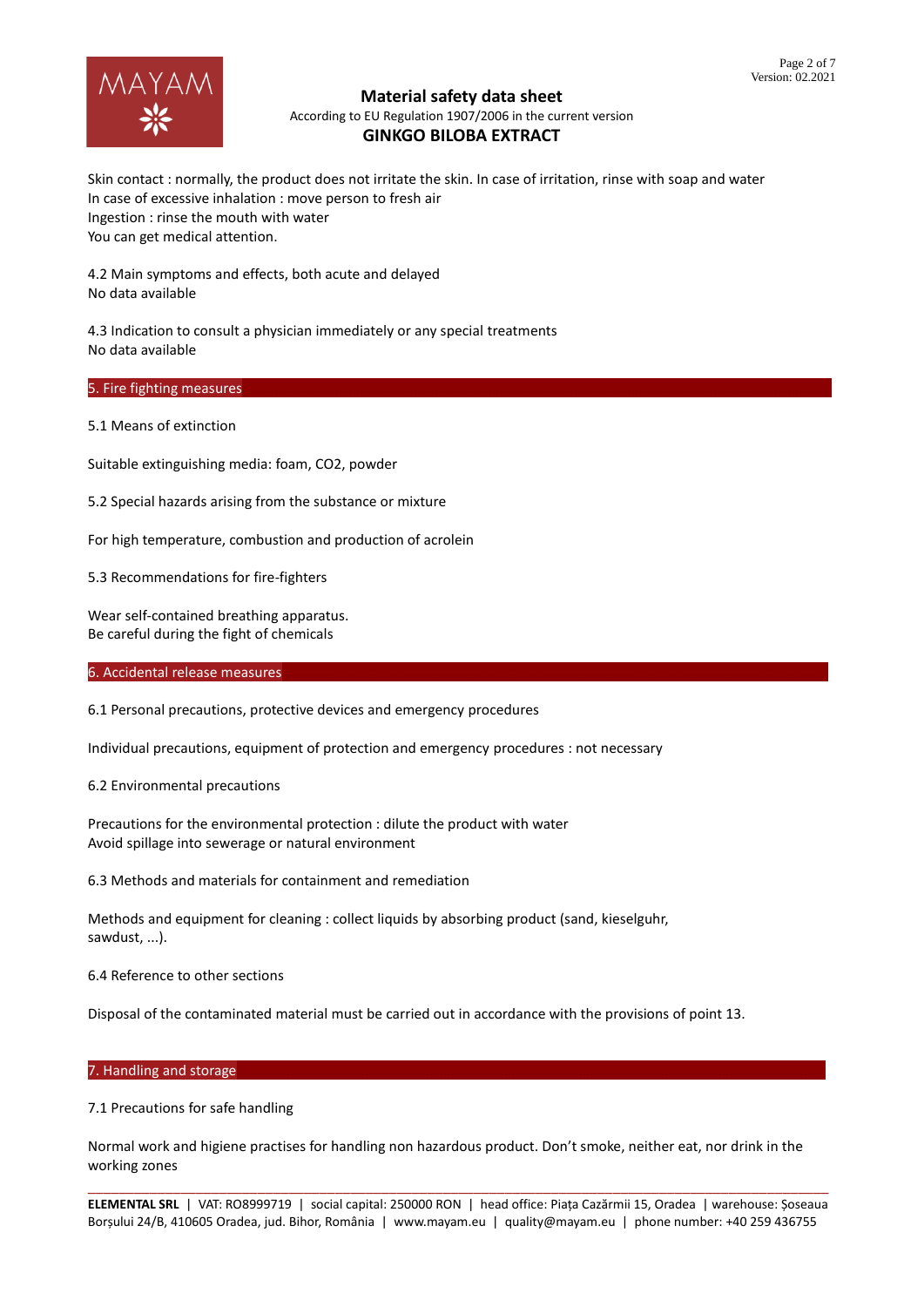

7.2 Conditions for safe storage, including any incompatibilities

Indifferent packaging

7.3 Specific end uses No data available

8. Exposure controls / personal protection

General measures of security and hygiene : the usual measures of security must be applied in case of manipulation of chemicals. Safety glasses and gloves may be worn. Slip proof shoes may be worn where spills may occur.

Components with limit values that require monitoring at the workplace : CAS : 56-81-5 GLYCEROL (25-50%) VME (France) 10 mg/m³

Additional remarks : the present document is elaborated from the current lists at the time of its editing

#### 9. Physical and chemical properties

9.1 Information on physical and chemical properties

Appearance: liquid yellow to brown Color: yellow to brown Odor: characteristic pH-value: 4 - 6 Melting point: no data available Boiling point: no data available Sublimation point: no data available Softening point: no data available Flash point: > 95 °C Autoignition T° : not applicable Autoignition : does not ignite spontaneously Lower explosion limits: no data available Upper explosion limits: no data available Vapor pressure: no data available Density : <  $1.070 - 1.160$  g/cm<sup>3</sup> Water solubility: Completly soluble Solubility in other solvents: Misicible with alcohol Partition coefficient: no data available Vapor density: no data available 9.2 Other information None

# 10. Stability and reactivity

10.1 Responsiveness Stable under normal handling, storage and usage conditions

10.2 Chemical stability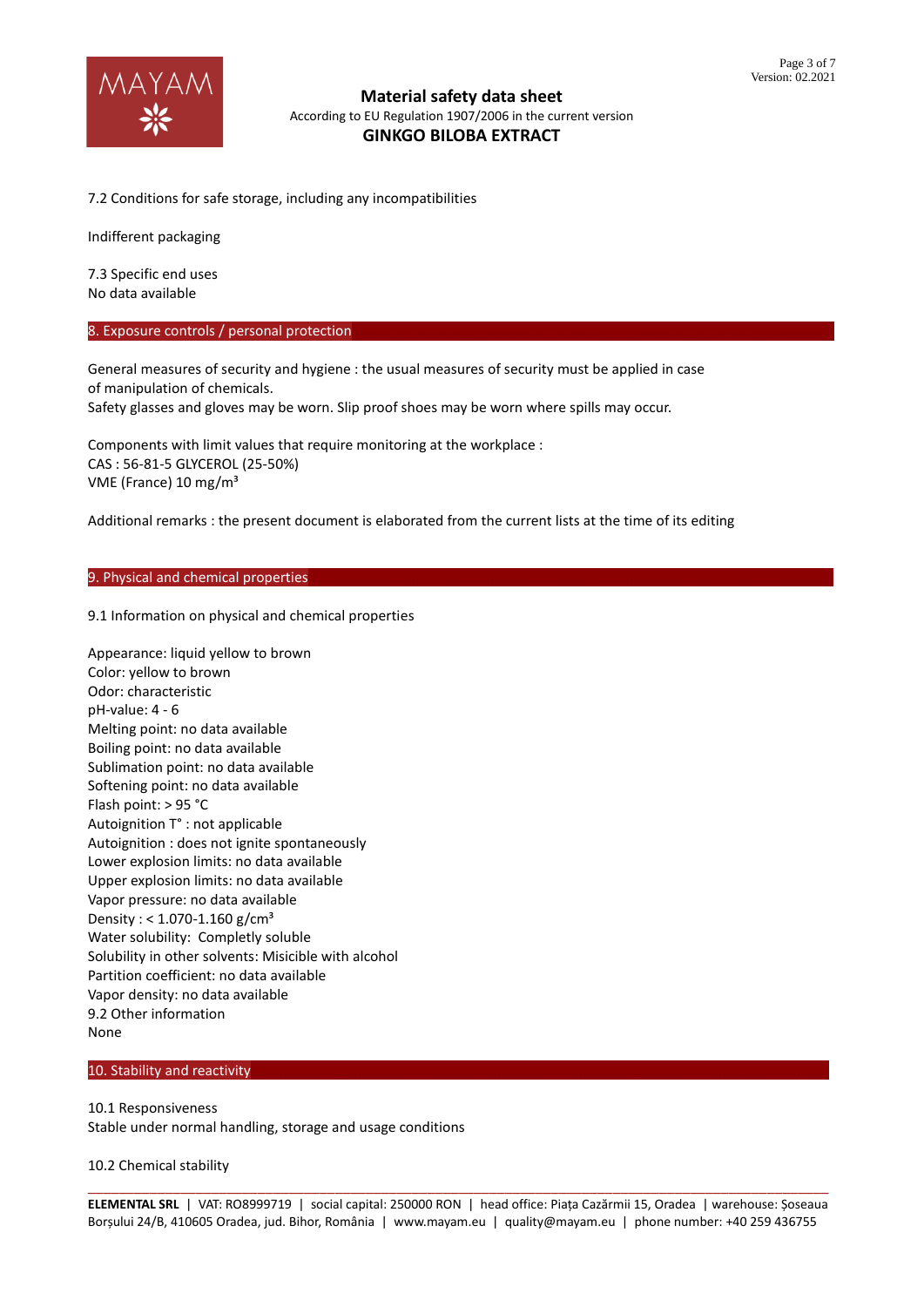

No data available

10.3 Possibility of dangerous reactions No data available

10.4 Conditions to avoid No data available

10.5 Incompatible materials No data available

10.6 Hazardous decomposition products For high temperature, combustion and production of acrolein Further information: no decomposition in the application field.

#### 11. Toxicological information

11.1 Information on toxicological effects

No data available on this substance.

#### *Data for the glycerin* :

Acute toxicity : LD50 (oral rat) : 27 200 mg /Kg LD50 (oral mouse) : 23 000 mg /Kg LD50 (oral guinea pig) : 10 000 mg /Kg LD50 (dermal guinea pig) : 56.75 mg /kg

Irritating and corrosive effects : skin irritation : not supposed to be irritant eyes : not supposed to be irritant

Repeated dose toxicity : oral : NOAEL (chronic rat) : 8000 - 10 000 mg /Kg dermal (subchronic rabbit) : the effects following repeated dermal application of glycerin was examined. There were no effects noted in rabbits dosed 8 hours/day, 5 days/week for 45 weeks with dose levels as high as 4.0 ml/kg. Using a density of 1.2611 g/cm3 at 20 °C, a dose of 4.0 ml/kg corresponds to 5040 mg/kg/day

Sensibilization : not supposed to be sensitizing

*Other more information* : natural substance

#### 12. Ecological information

12.1 Toxicity

Do not allow undiluted product or large quantities to reach ground water, water course or sewage system

*Data for the glycerin* : Environmental Precautions : Prevent from entering into soil, ditches, sewers, waterways and/or groundwater. Biodegradation in water : biodegradable under 24H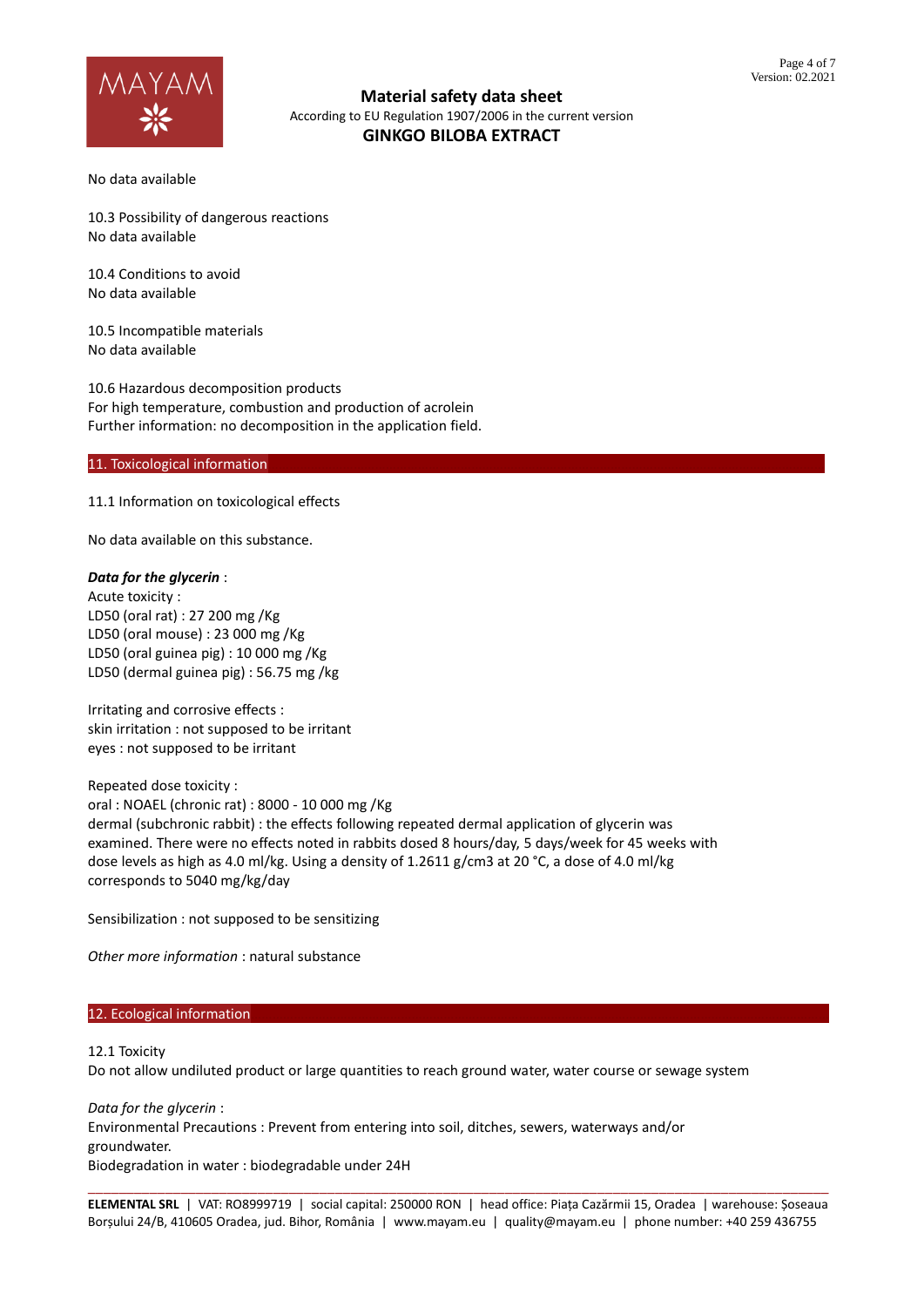

Short-term toxicity to fish : LC50 (96H) : 54 000 mg /l (Salmo gairdneri or Oncorhynchus mykiss) LC50 (24H) : >5000 mg /l (Carassius auratus)

Short-term toxicity to aquatic invertebrates : EC50 (24h) : >10 000 mg /l (Daphnia magna)

Toxicity to algae and cyanobacteria : EC3 : 2 900 mg /l (Microcystis aeruginosa) EC3 : >10 000 mg /l (Scenedesmus quadricauda)

Toxicity to microorganisme : The toxicity threshold (comparable to a NOEC) in a 16 hour study was >10 000 mg./L.

12.2 Persistence and degradability No data available

12.3 Bioaccumulation potential No data available

12.4 Ground mobility No data available

12.5 Results of PBT and vPvB assessment No data available e

12.6 Other adverse effects No data available Further information: no heavy metals and inorganic components

#### 13. Disposal considerations

#### 13.1 Waste treatment methods

Destroy according to local, state and federal regulations Avoid the discharge in the environment. Recommended cleansing agent : water, if necessary with cleaning

14. Transport information

Product is not classified for ADR (road, directive 94/55/CE), RID (rail, directive 96/49/CE), IMDG (sea), ICAO-TI nor for IATA-DGR (air).

#### 15. Regulatory information

15.1 Regulations and legislation on health, safety and environment specific to the substance or mixture This product is not classified according to the 1272/2008/CE regulation.

15.2 Chemical safety assessment. No data available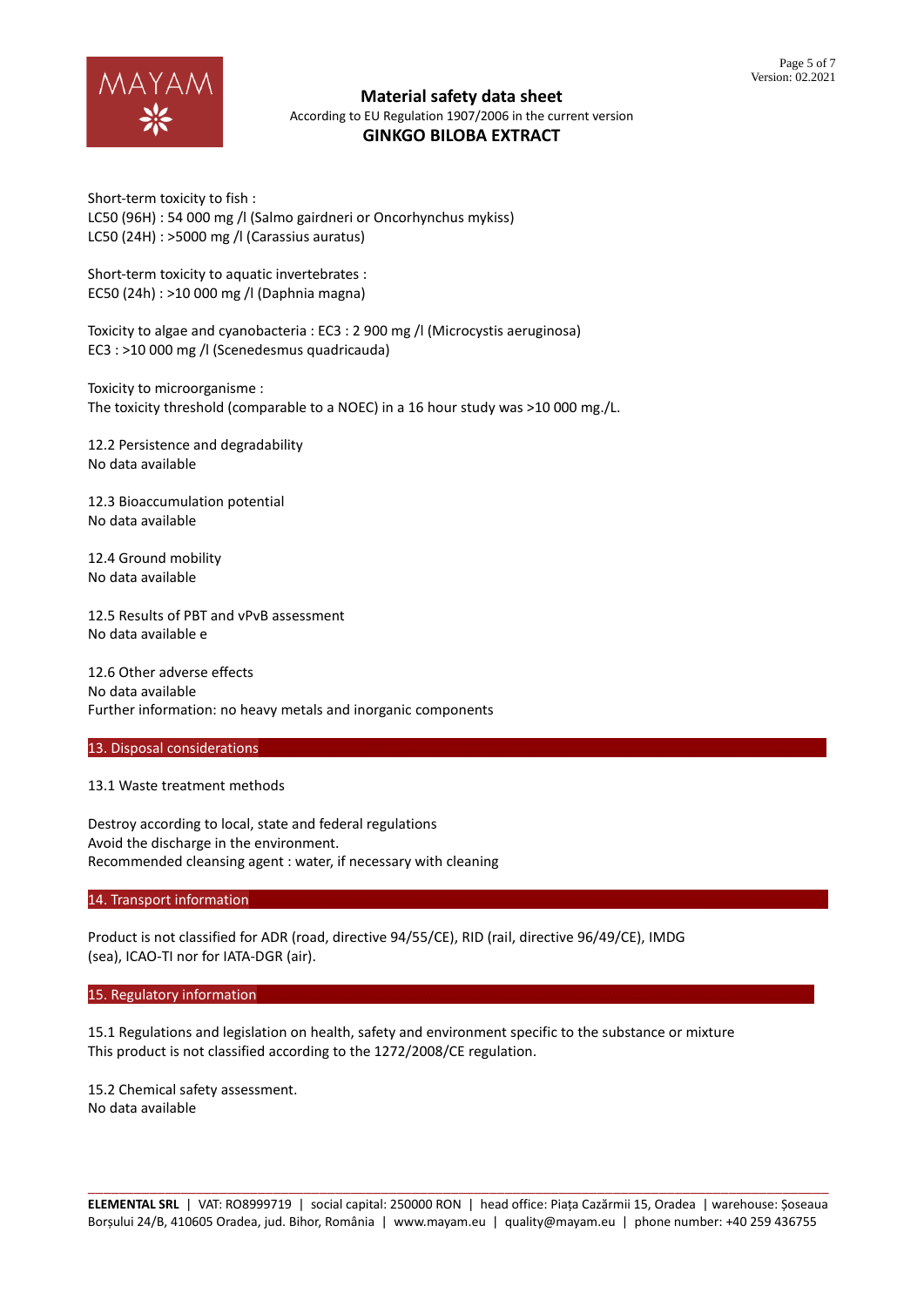

## 16. Additional information

16.1 Abbreviations:

ADR: European Agreement concerning the International Carriage of Dangerous Goods by Road. CAS: Chemical Abstracts Service (division of the American Chemical Society). CLP: Classification, Labeling, Packaging. DNEL: Derived No Effect Level. EINECS: European Inventory of Existing Commercial Chemical Substances. GHS: Globally Harmonized System of Classification and Labeling of Chemicals. IATA: International Air Transport Association. IATA-DGR: Dangerous Goods Regulation by the "International Air Transport Association" (IATA). ICAO: International Civil Aviation Organization. ICAO-TI: Technical Instructions by the "International Civil Aviation Organization" (ICAO). IMDG: International Maritime Code for Dangerous Goods. INCI: International Nomenclature of Cosmetic Ingredients. LTE: Long-term exposure. PNEC: Predicted No Effect Concentration. RID: Regulation Concerning the International Transport of Dangerous Goods by Rail. STE: Short-term exposure. STEL: Short Term Exposure limit. STOT: Specific Target Organ Toxicity.

# **DECLARATION OF ALLERGENS**

7th Amendment to Directive 76/768/EC, annex III, part I (2003/15/EC)

| <b>I.N.C.I.</b>                     | <b>C.A.S.</b> | $\%$                     |
|-------------------------------------|---------------|--------------------------|
| Alpha-Hexyl cinnamic aldehyde (HCA) | 101-86-0      |                          |
| Amyl cinnamic alcohol               | 101-85-9      |                          |
| Amyl cinnamic aldehyde (ACA)        | 122-40-7      |                          |
| Anisyl alcohol                      | 105-13-5      | $\overline{\phantom{a}}$ |
| Benzyl salicylate                   | 118-58-1      |                          |
| Benzyl benzoate                     | 120-51-4      |                          |
| Benzyl cinnamate                    | 103-41-3      |                          |
| Benzyl alcohol                      | 100-51-6      |                          |
| Cinnamic alcohol                    | 104-54-1      |                          |
| Cinnamic aldehyde                   | 104-55-2      | $\overline{\phantom{a}}$ |
| Citral                              | 5392-40-5     |                          |
| Citronellol                         | 106-22-9      |                          |
| Coumarin (2p-1-benzopyran-2-one)    | $91 - 64 - 5$ |                          |
| d-Limonene                          | 5989-27-5     |                          |
| Eugenol                             | 97-53-0       |                          |
| Farnesol                            | 4602-84-0     |                          |